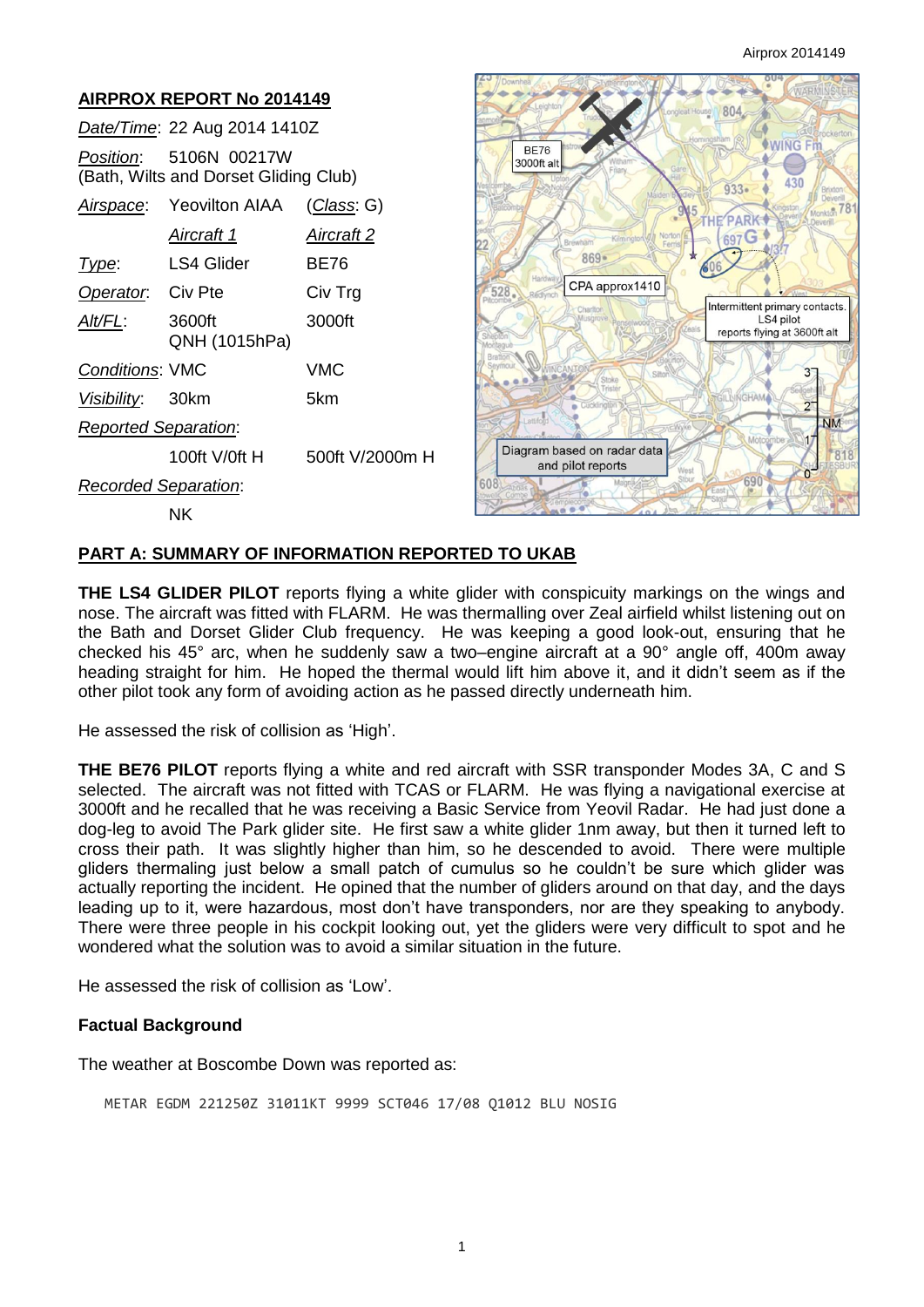## **Analysis and Investigation**

# **Military ATM**

The BE76 was under a Basic Service from Boscombe LARS; RTF transcript portions are below:

| From        | To          | <b>Speech Transmission</b>                                                | <b>Time</b> |
|-------------|-------------|---------------------------------------------------------------------------|-------------|
| <b>LARS</b> | <b>BE76</b> | [BE76 callsign] as you track south back towards Bournemouth just be       | 13:01:26    |
|             |             | reminded that the Park Glider Site is active up to 4000' on the regional. |             |
| <b>BE76</b> | <b>LARS</b> | Roger [BE76 callsign].                                                    | 13:01:30    |
| LARS        | <b>BE76</b> | [BE76 callsign] Park Glider Site 12 o'clock 4 miles with a possible two   | 13:09:55    |
|             |             | gliders to the west of that area.                                         |             |
| <b>BE76</b> | LARS        | Roger [BE76 callsign].                                                    | 13:09:59    |
| <b>LARS</b> | <b>BE76</b> | [BE76 callsign] traffic believed to be you has traffic south half a mile  | 13:10:44    |
|             |             | manoeuvring no height information. Second track south south east          |             |
|             |             | manoeuvring no height information.                                        |             |
| <b>BE76</b> | LARS        | Roger we will keep a good lookout [BE76 callsign].                        | 13:10:22    |
|             |             |                                                                           |             |
| <b>LARS</b> | <b>BE76</b> | The first ones painting a poor aspect on primary radar possibly below,    | 13:10:38    |
|             |             | the second one is painting a good aspect on primary similar altitude or   |             |
|             |             | base of the cloud.                                                        |             |
| <b>BE76</b> | LARS        | Eh Roger [BE76 callsign].                                                 | 13:10:48    |

The Boscombe LARS controller demonstrated commendable controlling skills and duty of care by maintaining track ident and by providing warnings of the glider site, as well as specific gliders.

Both pilots were responsible for their own collision avoidance through 'see and avoid'. It is not certain if the BE76 pilot was ever visual with the specific Airprox glider because no avoiding action was apparent from the glider's perspective and the respective CPAs and assessments of collision risk have marked differences. The glider had FLARM but no form of TAS was fitted to the BE76. Under the circumstances, lookout and routing were key to maintaining separation.

## **UKAB Secretariat**

All pilots shared an equal responsibility for collision avoidance and not to fly into such proximity as to create a danger of collision<sup>1</sup>. If the incident geometry is considered as converging then the BE76 pilot was required to give way to the glider<sup>2</sup>.

## **Comments**

## **BGA**

Another Airprox that illustrates a) the importance being extra vigilant when flying close to gliding sites; and b) the potential benefits of FLARM as an aid to lookout. We endorse the commendation of the LARS controller.

## **Summary**

An Airprox was reported when a LS4 glider and a BE76 flew into proximity at 1410z on  $22^{nd}$  August 2014. Both pilots were operating under VFR in VMC, the LS4 was listening out on the local air-toground frequency and the BE76 was receiving as Basic Service from Boscombe Down. The BE76 pilot received Traffic Information from Boscombe Down. The gliders did not show on the NATS radar therefore the exact separation is not known.

 $\overline{\phantom{a}}$ 1 Rules of the Air 2007 (as amended), Rule 8 (Avoiding aerial collisions).

 $<sup>2</sup>$  ibid., Rule 9 (Converging).</sup>